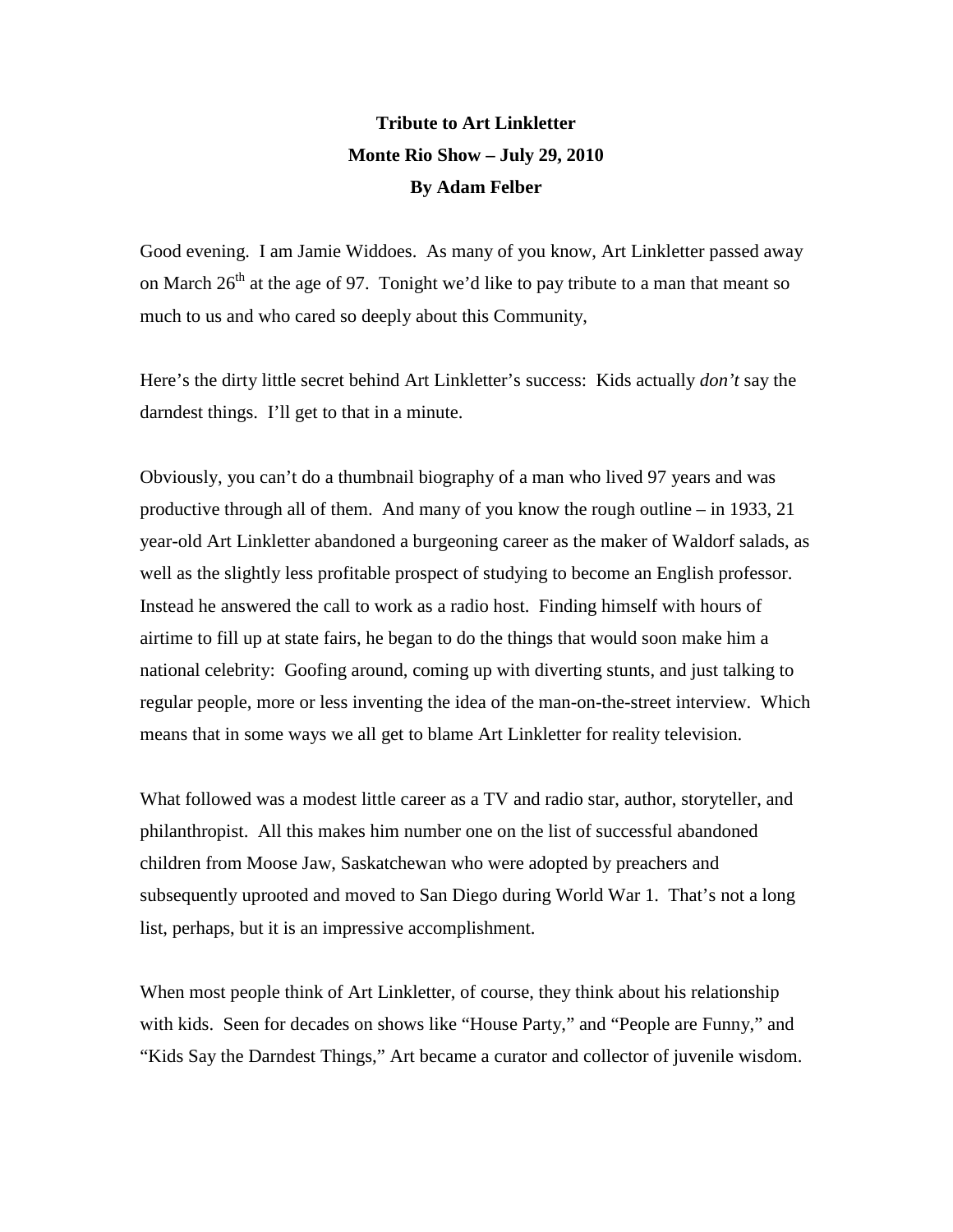Art once asked a little blonde girl what would make a perfect husband. "Well," she said, "A man that provides a lot of money, loves horses, will let you have 22 kids, and doesn't put up a fight." Art considered this, and then asked, "What do you think you're going to be when you grow up?" Without a moment's pause, she said, "A nun."

Art did not shy away from taking on religious controversy on air. He once drew a little girl out on the subject of Jesus, and learned all about how our savior turned water into wine at a wedding. After getting as many details from the girl as he could, Art asked, "What do we learn from that story?" Her response: "We learned the more wine we get, the better the wedding is."

Another little boy was asked to recount the story of Adam and Eve. When he got to the part about them eating the apple, Art said, "Boy, I bet god was mad." "Yeah, then God sent them to hell, and then they transferred on to Los Angeles." Art did not contest this point, partly because it is so inarguably true.

The Bohemians have been doing this Monte Rio show for the last 99 years, and it seems like Art was the sire of all of them. After careful calculation, it turns out that this is in fact mathematically impossible. But only barely. He was first a guest at the Grove nearly 60 years ago, in 1951, performing in The Friday Night with a cast that included Hoagy Carmichael and Rube Goldberg. Ten years later, he became a professional member, and he became an institution both on the Grove's stage and here in Monte Rio.

A couple of years ago, the show's director, Chris Zupsic, called Art to see if he was on for the Monte Rio Show. He never missed one, because the show and the Monte Rio community were so important to Art, and he enjoyed it so deeply. But on this occasion he said he couldn't make it. He told Chris, "I'm sorry, but I have a paying gig. And at my age, if I can get a paying gig, I am going to take it." I don't think any of us could argue with that.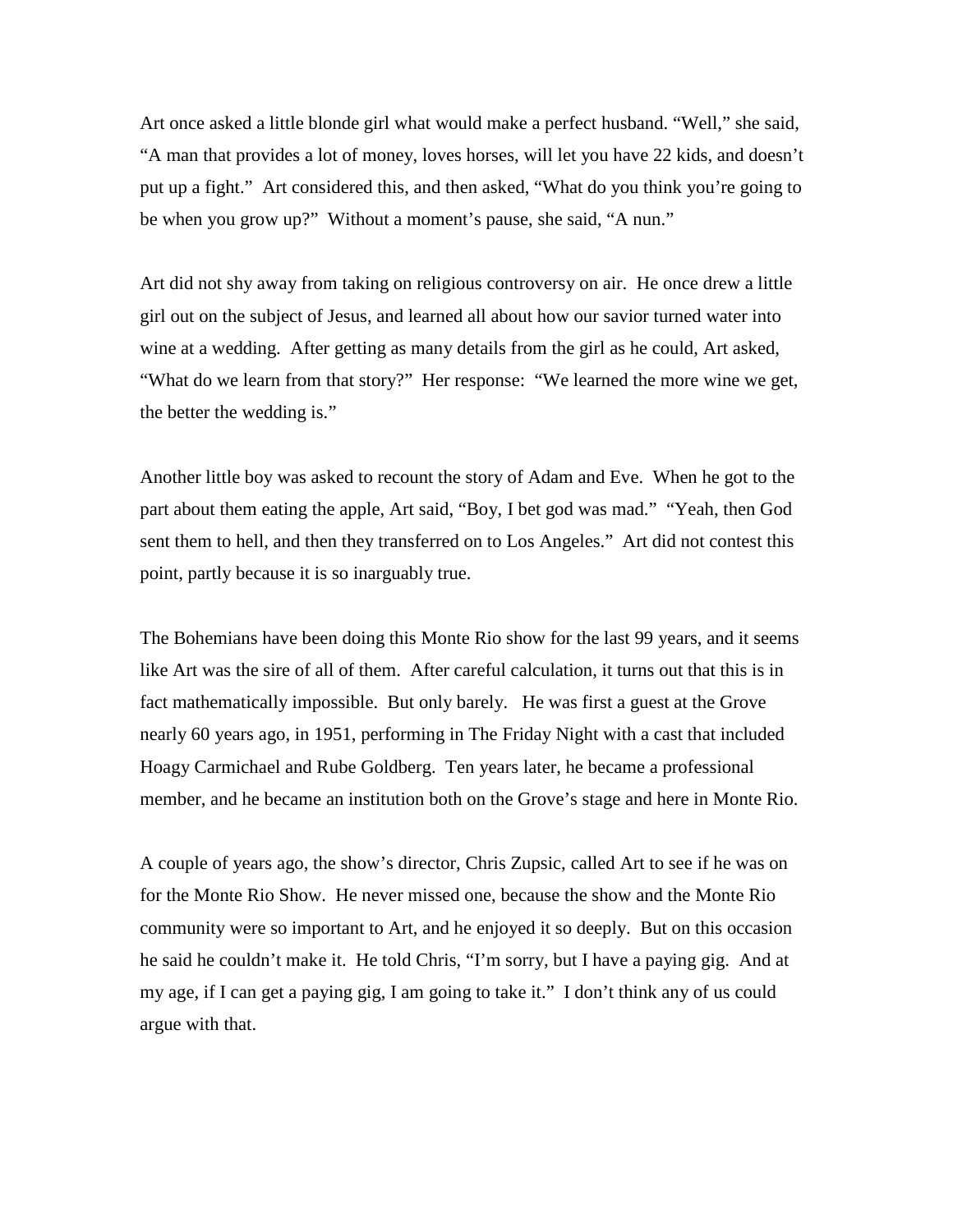But that's another part of the art of Art. He was *good* at old age. In fact, the later of the two Lakeside Talks Art gave in Bohemia was entitled "Successful aging: Getting the most out of your old age." He wrote a book on the subject. And he toured around giving talk and performing shows for the elderly. One of his favorite lines from those shows is when he would get asked about the sex life of the elderly. His response was that there was nothing to be concerned about. "In fact," he would say, "Lois and I have sex almost every day of the week. Almost on Monday, almost on Tuesday, almost on Wednesday…"

Art had a gift for talking to the very old and the very young alike. Back in the 50s, he said "I've found that the most interesting and the best interviews are with ladies over 80 and with children under 10. And for the same reason: They tell you the truth."

Well, I don't know about you, but I for one have been lied to by several old ladies. Most notably outside of Tulsa in an incident involving a brand new Chysler LeBaron that I never saw again. You know, come to think of it, I don't even think she was really woman. But I digress. At least the old ladies and the children told Art Linkletter the truth.

And that's the dirty little secret that I alluded to. Kids do *not* say the darndest things. Not to just anyone. If most of us were to take a few random children onto a soundstage and try to interview them, what we would get would not be priceless, hilarious pearls of precocious wisdom. We would get silence. We would get a few monosyllabic answers. We would get a veritable festival of surly looks, downcast eyes, shy foot-shuffling, and that always entertaining crowd-pleaser known as "staring into space and mumbling." Imagine it - "Tonight, on ABC: *Kids Say Practically Nothing While Looking Desperately Uncomfortable.* You'll believe a boy can weep softly while wetting himself!"

But not with Art Linkletter. Kids said the darndest things to Art Linkletter because he asked them questions they were genuinely interested in answering. And he did it in an easy, friendly way that conveyed to them without words that they were safe, and they were cared-for, and - above all - that what they had to say was important.